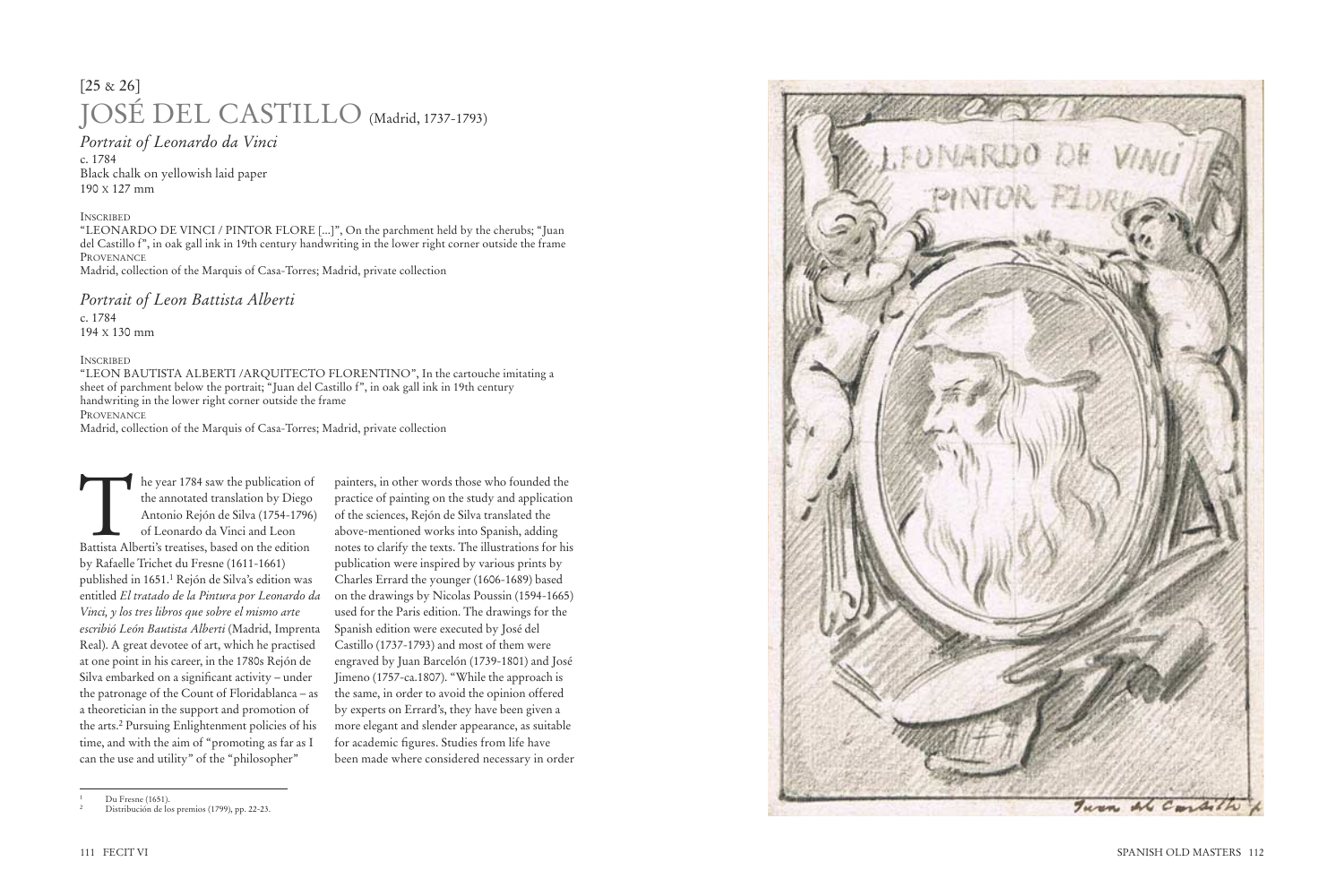to ensure that everything is as perfect as possible." These illustrations included the portraits of the authors of the treatises: Leonardo da Vinci and Leon Battista Alberti.<sup>3</sup>

In the present preliminary drawing for the final design, José del Castillo followed Poussin's portrait of Leonardo da Vinci produced for the frontispiece of the 1651 edition, adding numerous ornamental elements. While he retained a profile bust in an oval, the garland only covers the right half of the frame and Castillo introduced various allegorical elements at its foot that refer to the arts practised by Leonardo. These include a palette and brushes, in a clear reference to the art of painting; a hammer and chisel referring to sculpture; a set square in allusion to architecture; a lyre and musical score, referring to music; and a book and sheet of parchment in reference to his activities as a theoretician, scientist, philosopher and poet. Flanking the portrait and completing the composition are two small cherubs holding a partly rolled parchment with the name of the subject.

The drawing by Castillo that was ultimately used as the basis for Juan Barcelón's print is notably different to the present sheet (fig. 1). In a more restrained way, the portrait is set in a circle with a border of pearl motifs within an architectural structure. The pedestal on which it rests is omitted, as is the laurel wreath around the border and the bow that tops Poussin's portrait engraved by Errard for the 1651 edition. 5 The result was a portrait that more closely reflected the taste of Diego Rejón de Silva, whom Ceán Bermúdez stated to have seen in Madrid drawing and copying works by Mengs.<sup>6</sup>

The technique of the drawing, based on discontinuous lines drawn with the point of the

chalk at a pronounced slant, with some lines more heavily defined than others, and the use of parallel lines to create the shadows and the volume of some of the elements are all notably characteristic of José del Castillo. The cherubs are similar to the ones executed in stucco by Leonardo Retti for the aisle of the church of the Gesù in Rome which Castillo copied on so many occasion in the pages of his Italian notebooks.<sup>4</sup>

On 11 January 1785 the *Gaceta de Madrid* included an advertisement for *El tratado de la Pintura por Leonardo da Vinci, y los tres libros* 





**Fig. 1** Juan Barcelón, *Portrait of Leonardo da Vinci,* c. 1784. Engraving after a drawing by José del Castillo

**Fig. 2** Juan Barcelón, *Portrait of Leon Battista Alberti,* ca. 1784. Engraving after a drawing by José del Castillo

<sup>6</sup> Ceán Bermúdez (1800), Vol. IV, p. 164.



See the prologue to the work by Rejón de Silva (1784).

Reuter (2013).

<sup>5</sup> Unpublished doctoral thesis by Lopéz Ortega (2014), Vol. II, G.72, p. 418 and Vol. III, fig. 921, p. 343.